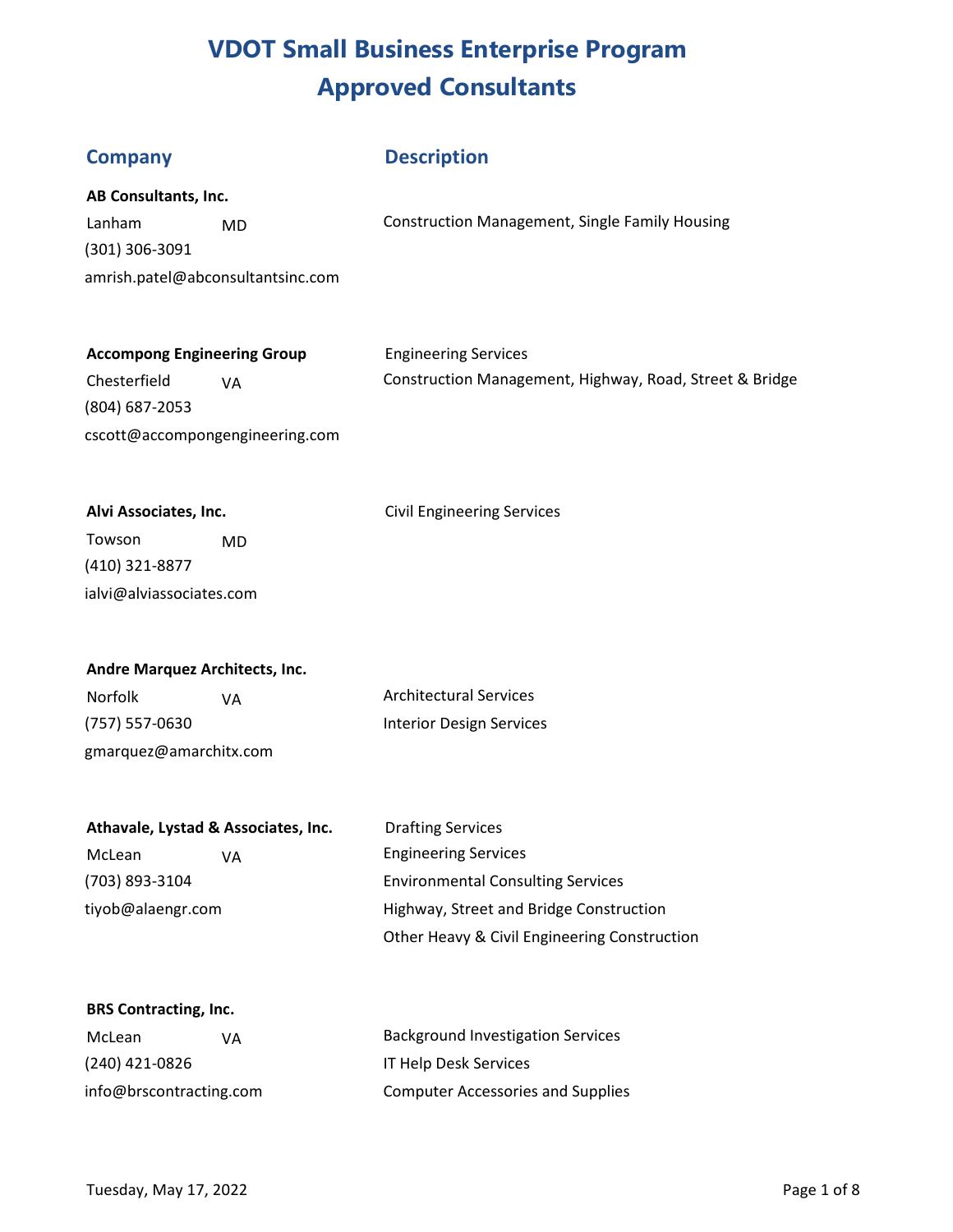### **Company**

**Management, Inc.** 

**Chesapeake Environmental** 

### **Description**

| -Bel Air            | MD. | <b>Environmental Consulting Services</b>          |
|---------------------|-----|---------------------------------------------------|
| (410) 893-9016      |     | Surveying & Mapping (Except Geophysical Services) |
| info@cemscience.com |     | Landscaping Services                              |

| <b>Colman Engineering, PLC</b> | <b>Hydrology Consulting Services</b>                  |
|--------------------------------|-------------------------------------------------------|
| Harrisonburg<br>۷A             | Civil Engineering Services and Engineering Consulting |
| (540) 246-3712                 |                                                       |

| CV, Inc.            |    |
|---------------------|----|
| Rockville           | MD |
| (301) 637-2510      |    |
| marketing@cvinc.com |    |

contact@colmanengineering.com

| <b>Drafting Services</b>                             |
|------------------------------------------------------|
| <b>Civil Engineering Services</b>                    |
| Landscape Architectural Services                     |
| Geophysical Surveying & Mapping Services             |
| Other Heavy & Civil Engineering Construction         |
| Water & Sewer Line & Related Structures Construction |

| Dadson Consulting, Inc.      |    |  |
|------------------------------|----|--|
| Woodbridge                   | VA |  |
| (703) 897-0102               |    |  |
| ddadson@dadsonconsulting.com |    |  |

Engineering Services

**Daniel Consultants, Inc.** 

Engineering Services

Columbia MD (410) 995-0090 sdaniel@dciengineers.com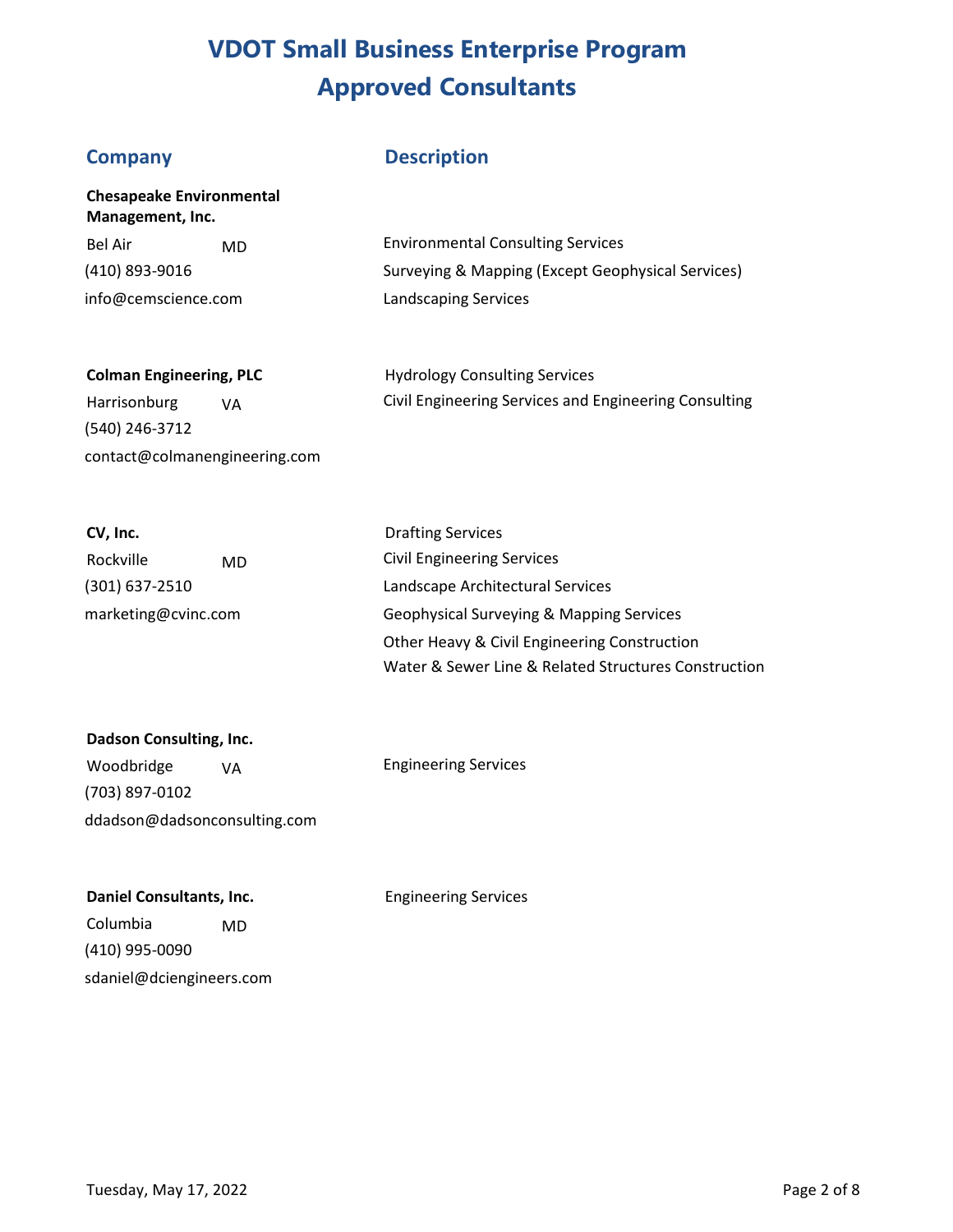#### **Company**

#### **Description**

| <b>Decision Point Partners, LLC</b> |  |  |
|-------------------------------------|--|--|
|-------------------------------------|--|--|

Fredericksburg VA (540) 628-7333 dwest@decisionpointpartners.com Real Estate Appraisal Right of Way

#### **DMY Engineering Consultants Inc.**

Chantilly VA (703) 665-0586 wma@dmyec.com

Engineering Services Building Inspection Services Testing Laboratories Environmental Consulting Services Other Scientific and Technical Consulting Services

## **Endesco, Inc.**

Engineering Services

Rockville MD (301) 987-8776 endesco@endescoinc.com

#### **Engineering and Testing Services, Inc.**

Virginia Beach VA (757) 306-1040 colleen@etsva.com

Geotechnical Engineering Services Building Inspection Services Environmental Site Assessment Testing Laboratories Roadway and Transportation Studies

**Environ-Civil Engineering, Ltd.**  Columbia MD (410) 290-5950 osobamy@ece-ltd.com

Engineering Services Water and Sewer Line and Related Structures Construction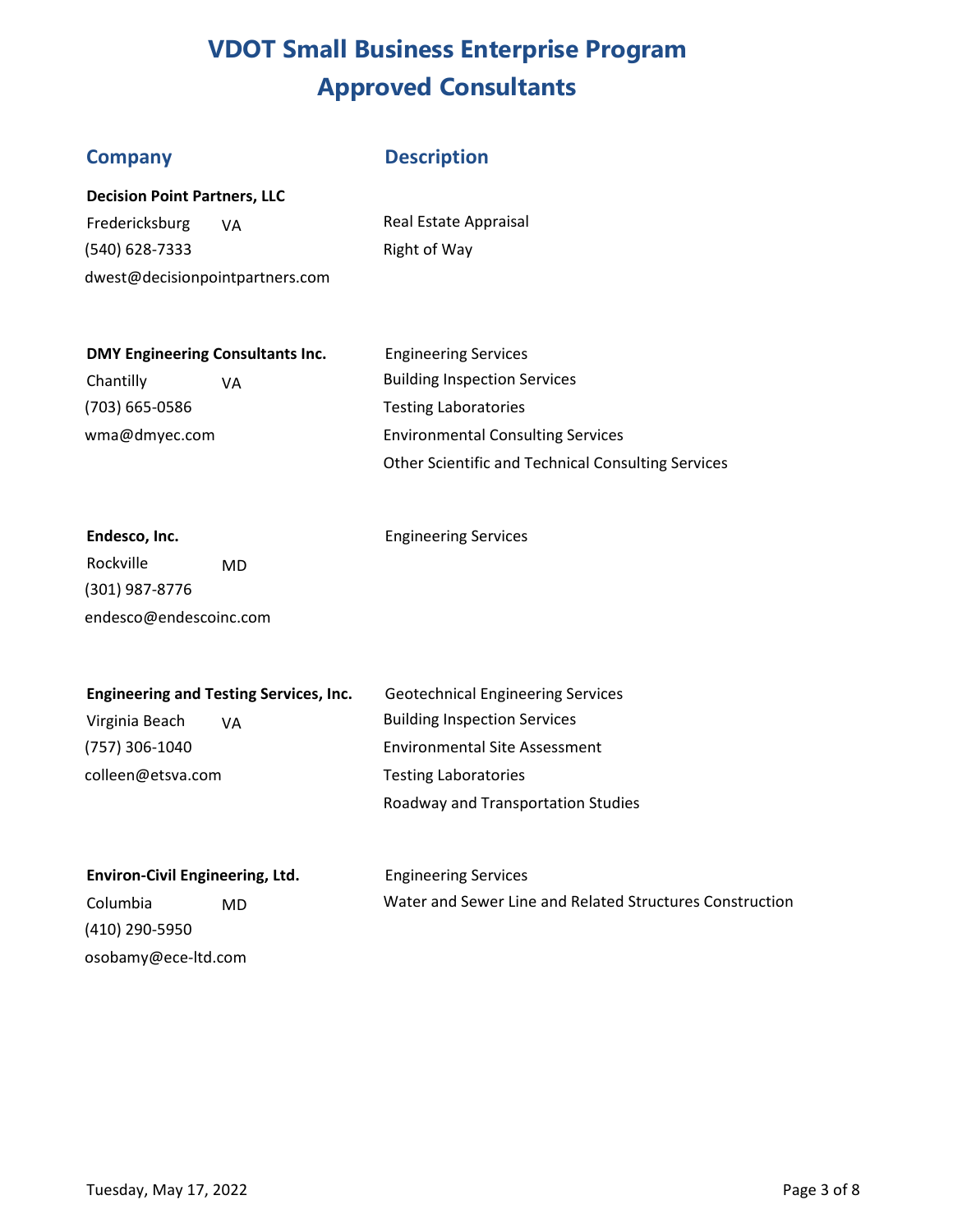### **Company**

### **Description**

| <b>Future Energy Resources, LLC</b> |                                   |                                                             |
|-------------------------------------|-----------------------------------|-------------------------------------------------------------|
| Alexandria                          | VА                                | <b>Management Services</b>                                  |
| (703) 402-7854                      |                                   | <b>Energy Conservation Services and Consulting</b>          |
|                                     | mpegram@futureenergyresources.com | Architectural Services for New Energy Sources (Solar, etc.) |

| H & B Surveying & Mapping, LLC |    | <b>Quantity Surveyor Services</b>       |
|--------------------------------|----|-----------------------------------------|
| Richmond                       | ٧A | <b>Surveying &amp; Mapping Services</b> |
| (804) 330-3781                 |    |                                         |

| <b>Hamilton Consulting Solutions</b><br>Corporation |    |                                                              |
|-----------------------------------------------------|----|--------------------------------------------------------------|
| Chesapeake                                          | ۷A | <b>Management Consulting Services</b>                        |
| (757) 558-2442                                      |    | Wholesale Trade Agents and Brokers of Construction Materials |
| hamiltonp@hamilton-csc.com                          |    |                                                              |

#### **Intermodal Logistics Consulting, Inc.**

ahanson@hbsurveying.com

| Centreville              | VA | Transportation Engineering Software Development and Training |
|--------------------------|----|--------------------------------------------------------------|
| (540) 257-3830           |    | Freight and Logistics Operations Consulting                  |
| senanu@imlconsulting.com |    | <b>Transportation Planning Services for Public Agencies</b>  |

| JLGOV. LLC     |    | <b>Computer Hardware/Software Consulting</b>   |
|----------------|----|------------------------------------------------|
| Virginia Beach | VA | <b>CAD Systems Integration Design Services</b> |
| (757) 550-2500 |    | Software Installation Services                 |

#### **Klein Engineering PSC PC**

j.lee@jlgov.com

Fairfax VA (703) 934-2032 francisco.klein@klein-engineering.com Engineering Services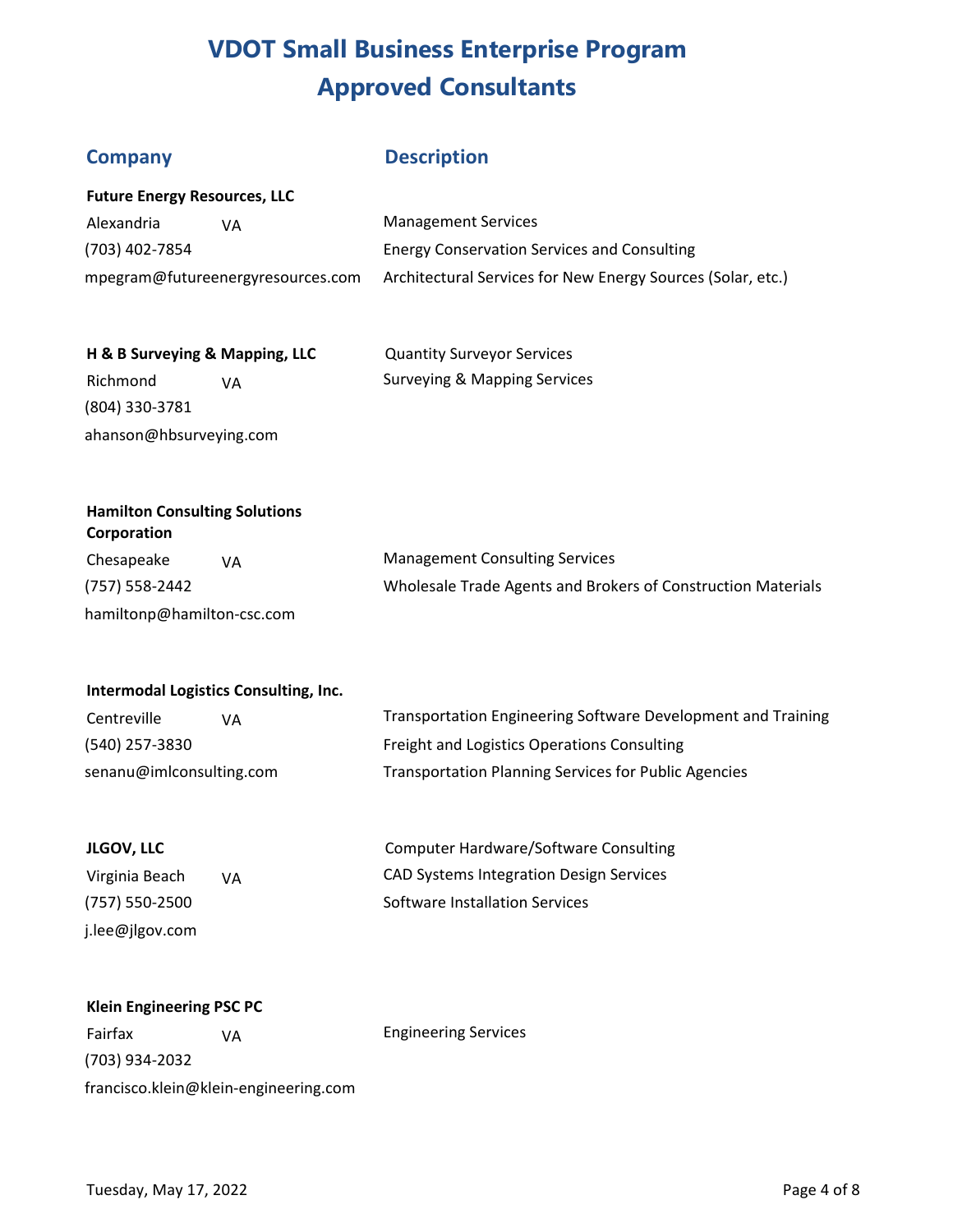#### **Company Description**

| <b>Leuterio Thomas, LLC</b> |  |  |
|-----------------------------|--|--|
|-----------------------------|--|--|

National Harbor (301) 203-1784 hedy@leuteriotho mas.com MD

Architectural Services Structural Engineering Services Building Inspection Services Interior Design

#### **Lynch Mykins Structural Engineers, PC**

Raleigh NC NC Structural Engineering Services (919) 782-1833 alynch@lynchmykins.com

#### **Nallapaneni Consultants, LLC**

| Glen Allen     | VA. | <b>Engineering Services</b> |
|----------------|-----|-----------------------------|
| (804) 502-1047 |     | <b>Drafting Services</b>    |

| Nova Consulting, Inc. |  |  |
|-----------------------|--|--|
|-----------------------|--|--|

NCLLC007@gmail.com

mmolina@nova-consulting.com

Environmental Engineering Services, Geotechnical Engineering Miami FL FL Environmental Consulting Services (305) 436-9200 Environmental Remediation Services

#### **PEMCCO, Inc.**

| Virginia Beach<br>VА     | Bridge, Tunnel and Highway Operations          |
|--------------------------|------------------------------------------------|
| (757) 437-8862           | <b>Computer Facilities Management Services</b> |
| maria.edwards@pemcco.com | Computer Systems Design Services               |

#### **Pivotal Point, LLC**

| <b>Falls Church</b><br>VА    | <b>Project Management</b>                     |
|------------------------------|-----------------------------------------------|
| (703) 972-9116               | Telecommunication Systems and Consulting      |
| dwebster@pivotalpointllc.com | <b>Computer Telephony Integration Systems</b> |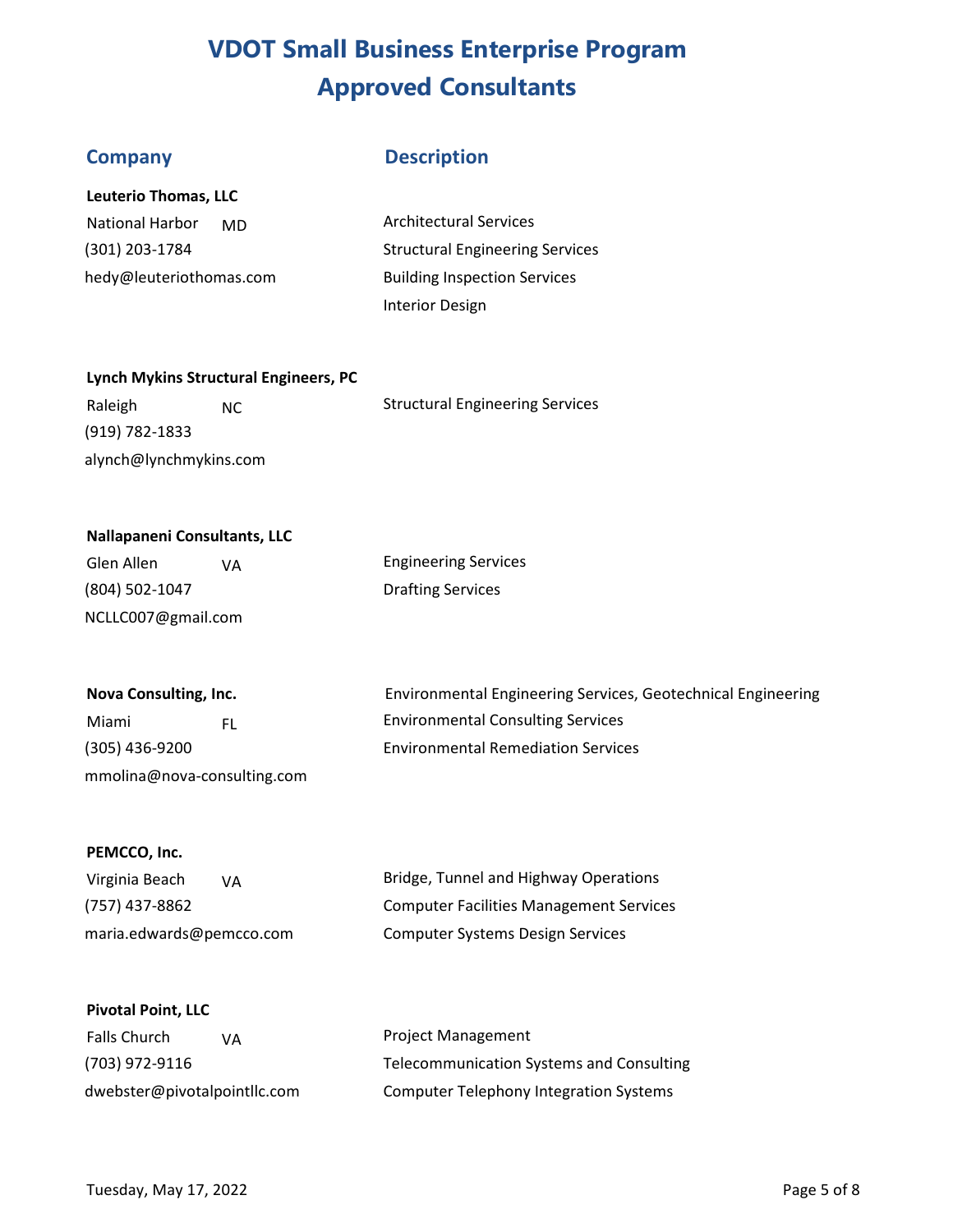#### **Company Description**

**Professional Geotechnical Engineering Services, Inc. (PGES)**  Aldie VA Engineering Services (703) 453-7030 Building Inspection Services a.rahman@pgesusa.com

### **Project Management and Controls Consulting, LLC**

info@pm2cllc.com

Herndon VA VA General Construction Management (571) 218-9147 Professional Engineering Services

| <b>Quinn Consulting Services, Inc.</b> | <b>Quality Assurance Training</b>                             |
|----------------------------------------|---------------------------------------------------------------|
| Chantilly<br>VA                        | <b>Civil Engineering Services</b>                             |
| (703) 818-0721                         | <b>Engineering Consulting Services</b>                        |
| bmchale@quinn-consulting.com           | <b>Construction Management, Mass transit</b>                  |
|                                        | Construction Management, Highways, Roads, Streets and Bridges |

| <b>Racey Engineering, PLLC</b> |    | Surveying                     |
|--------------------------------|----|-------------------------------|
| Luray                          | VА | Engineering                   |
| (540) 743-9227                 |    | <b>Mechanical Engineering</b> |

pracey@raceyengineering.com

| <b>RBA Engineering International, PLLC</b> | <b>Engineering Services</b>                                      |
|--------------------------------------------|------------------------------------------------------------------|
| Fairfax<br>VA                              | Highway, Street & Bridge Construction                            |
| (703) 473-1091                             | Water & Sewer Line & Related Structures Construction             |
| pedroa@rbaeng.com                          | Design Build Quality Assurance/Quality Control                   |
|                                            | <b>Project Management and Construction Management Consulting</b> |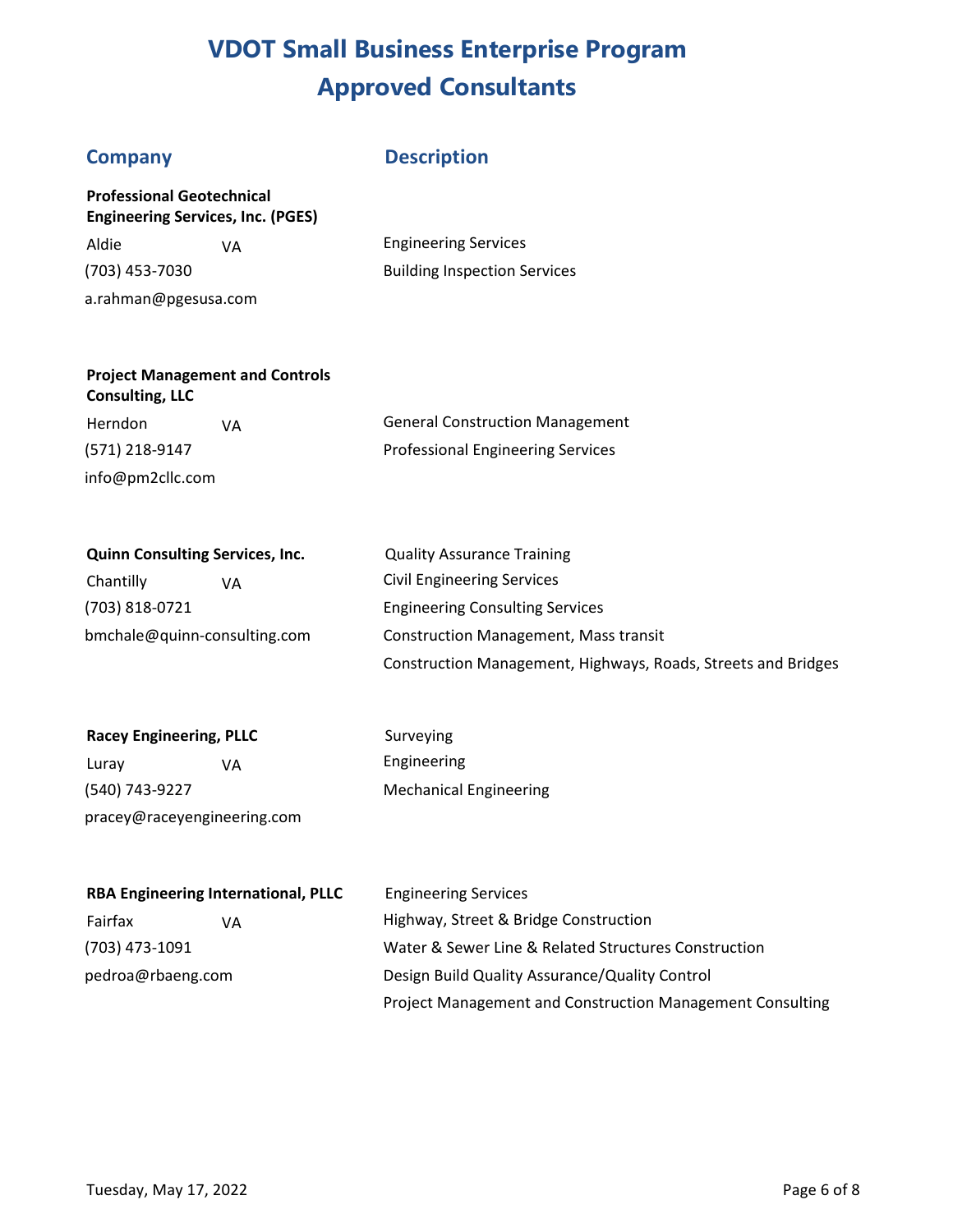#### **Company Description**

| Rhea Engineers & Consultants, Inc. |    |  |
|------------------------------------|----|--|
| Valencia                           | PА |  |
| (724) 443-4111                     |    |  |
| marcy.johnson@rhea.us              |    |  |

**Engineering Services Remediation Services** Environmental Consulting Services

#### **RJM Engineering, Inc. Engineering**

Ellicott City MD Highway, Street & Bridge Construction

(410) 730-1001 laura.soprano@rjmengineering.com

#### **S. Q. Consultants, Inc.**

| Vienna             | ۷A | <b>Engineering Services</b>                      |
|--------------------|----|--------------------------------------------------|
| (703) 759-4901     |    | <b>Drafting Services</b>                         |
| shelagamer@cox.net |    | <b>Building Inspection</b>                       |
|                    |    | Administrative Management and General Consulting |

#### **See Somerville Solutions, LLC**

| Fredericksburg                     | ۷A | Administrative Management Consulting Services    |
|------------------------------------|----|--------------------------------------------------|
| (540) 733-3077                     |    | <b>Landscaping Services</b>                      |
| courtni@seesomervillesolutions.com |    | <b>Gutter Cleaning and Powerwashing Services</b> |
|                                    |    | Marketing and Logistics Consulting Services      |

#### **T3 Design Corporation**

Fairfax VA (703) 359-5861 amorris@t3design.us

Traffic Engineering Consulting Services, Civil Engineering Services